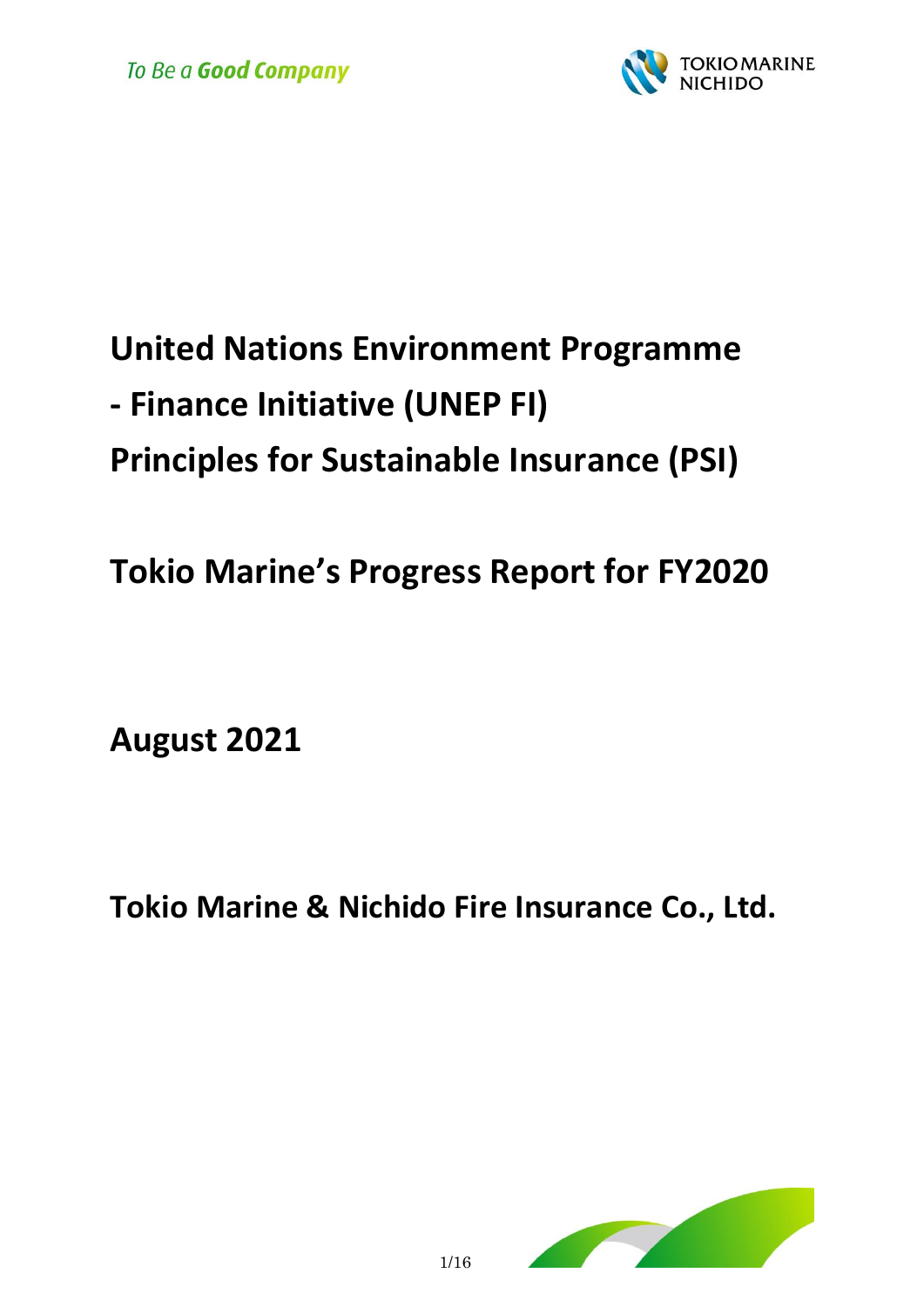

### **UNEP FI PSI – Tokio Marine's Progress Report for FY2020**

#### **■Company Profile**

| Company Name                          | Tokio Marine & Nichido Fire Insurance Co., Ltd.                                |
|---------------------------------------|--------------------------------------------------------------------------------|
| Contact Person                        | Mayu Harada                                                                    |
| Position                              | Assistant Manager, Sustainability Division, Corporate Planning Department      |
| E-mail                                | mayu.satou2@tmnf.jp                                                            |
| Corporate information                 | Tokio Marine & Nichido Fire Insurance Co., Ltd. (TMNF) is the core company     |
|                                       | of Tokio Marine Group, a Japan-based group active in 47 countries and          |
| <b>TOKIO MARINE</b><br><b>NICHIDO</b> | regions worldwide, operating non-life insurance, life insurance, re-insurance, |
|                                       | and financial and general businesses.                                          |
|                                       | · Established: August 1879                                                     |
|                                       | · Net premiums written: 2,26147.3 billion yen (for fiscal 2020)                |
|                                       | · Number of employees: 17,176 (as of March 31, 2021)                           |

#### **■ Description of Activities**

The following is a report of our activities as they relate to the Principles for Sustainable Insurance.

#### **■ What are your aspirations and targets for this principles?**

In recent years, there are calls for corporate activities to pay greater attention to the environmental, social and governance (ESG) elements, which are relevant to running sustainable business. Tokio Marine Group addresses a host of these issues, including responses to climate change and intensifying natural catastrophe risk, dealing with the aging of society, and promoting workplace diversity.

TMNF signed the Principles for Sustainable Insurance launched by UNEP FI in June 2012. We will continually consider the roles expected of insurance companies and actively offer solutions to challenges that exist in communities around the globe, based on dialogue and cooperation with a diverse range of stakeholders.

#### **■ How do you plan to achieve them?**

Based on the mid-term business plan "To Be a Good Company 2020 (FY2018-FY2020)," Tokio Marine Group set "Providing Safety and Security", "Protecting the Earth", and "Supporting People" as our core sustainability themes in consideration of our responsibilities to society as a global insurance group and the expectations of our stakeholders. We continuously promote initiatives focusing on these three core sustainability themes in response to various social issues such as the frequent occurrence of natural disasters and changing demographics.

With the aim of raising the centripetal force of stakeholders in sustainability initiatives, we established the Tokio Marine Group's Sustainability Approach. As a result, our self-motivated employees have been acting with integrity and compassion, and as this spreads throughout organizations and the Group, we believe that it will create a virtuous cycle of developing innovative products and services

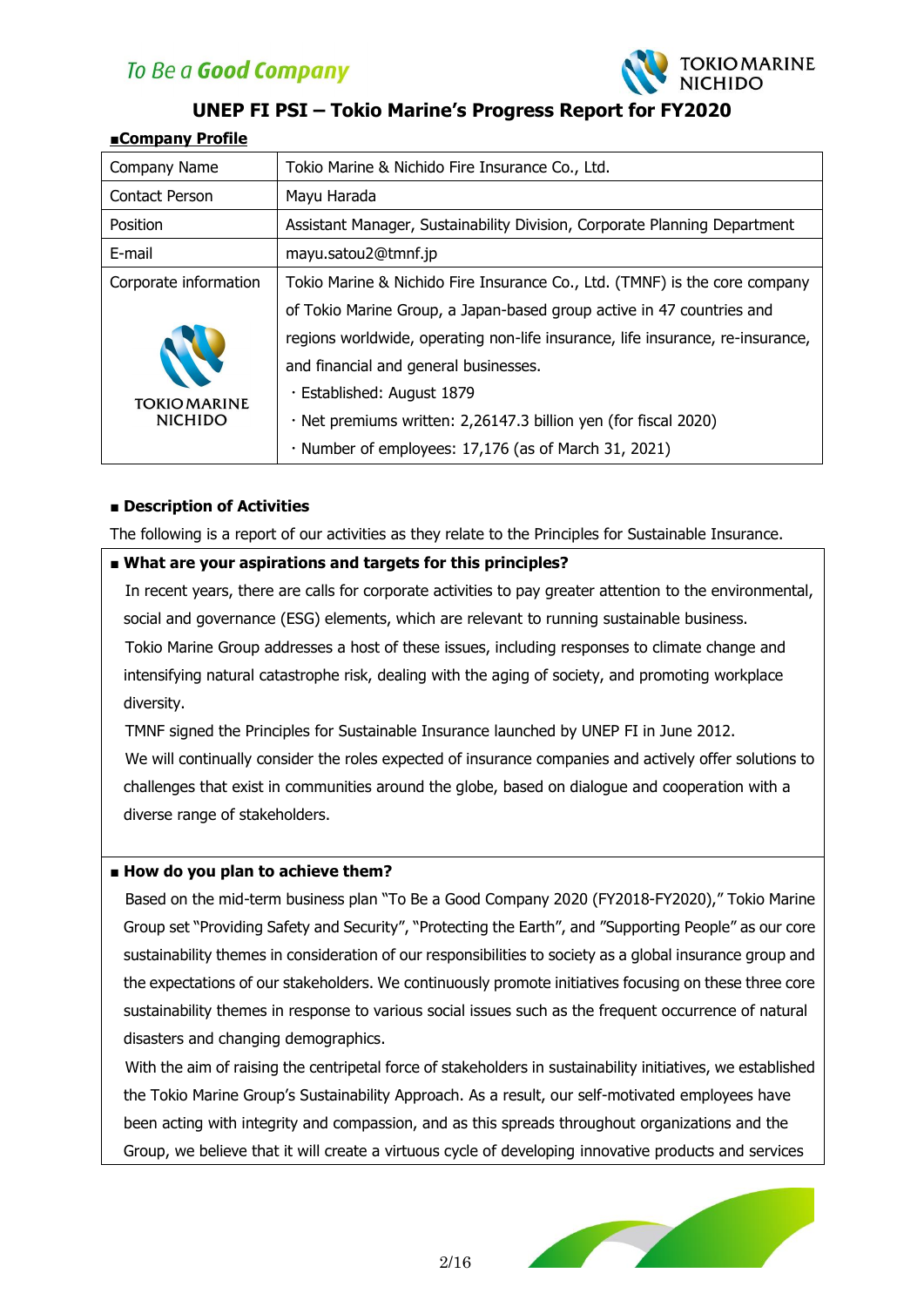

along with contributing to local communities and society. Additionally, we seek to transform risks into opportunities and create value for a safe, secure and sustainable future for children, who will be tomorrow's leaders.

 $\overline{a}$ 

While recognizing that the three core sustainability themes will be integrated into business activities, we will implement sustainability activities with the participation of all employees based on the above sustainability approach across a wide range extending from the provision of products and services to corporate citizenship activities.

[https://www.tokiomarinehd.com/en/sustainability/pdf/sustainability\\_web\\_2020.pdf](https://www.tokiomarinehd.com/en/sustainability/pdf/sustainability_web_2020.pdf) (P11-16)

### **■What key actions have you taken to date to achieve them(i.e. Demonstrate progress)? (1) Providing Safety and Security**

The world is now facing various social issues, inflicted by frequent large-scale natural disasters, demographic shifts, income disparities, poverty and technological innovation. In Japan as well, issues are becoming prevalent also in relation with technological innovation as well as community resiliency (disaster prevention and mitigation) and the country's declining birthrate and aging population. These issues may induce drastic changes in risks surrounding the insurance business. Tokio Marine Group regards these changing risks also as opportunities. Accordingly, we have selected "Providing Safety and Security" as one of our three core themes and are making efforts toward a safe, secure and sustainable future throughout our entire business operations from providing products and services to undertaking corporate citizenship activities. [https://www.tokiomarinehd.com/en/sustainability/pdf/sustainability\\_web\\_2020.pdf](https://www.tokiomarinehd.com/en/sustainability/pdf/sustainability_web_2020.pdf) (P65)

#### **Climate change and Disaster Risk Research with the University of Tokyo**

TMNF and the Tokio Marine Research Institute (TMRI) are undertaking joint research with The University of Tokyo to develop a novel stochastic typhoon model that estimates future changes in typhoons. In FY2015, TMRI advanced its research to explore how global warming would affect certain area of the ocean where the strongest typhoons occur and how this would affect Japan in the future. TMRI also proceeded with our joint efforts with the Japan Meteorological Agency to formulate methodologies to forecast short-term change in climate patterns. We have been disseminating our findings in these research projects throughout Japan and overseas by means of presentations at academic conferences and research papers. As many aspects of future changes in typhoon patterns and other weather disasters remain unknown, researchers all over the world are engaged in ongoing research. Tokio Marine & Nichido and the Tokio Marine Research Institute keep a wide-ranging eye on these research activities to advance our research into climate change.

[https://www.tokiomarinehd.com/en/sustainability/pdf/sustainability\\_web\\_2020.pdf](https://www.tokiomarinehd.com/en/sustainability/pdf/sustainability_web_2020.pdf) (P71-72)

#### **Disaster Risk Research with Nagoya University**

With the aim of analyzing climate change impacts on weather phenomenon, TMRI are performing detailed analyses of how climate phenomenon such as typhoons, "bomb" cyclones and localized

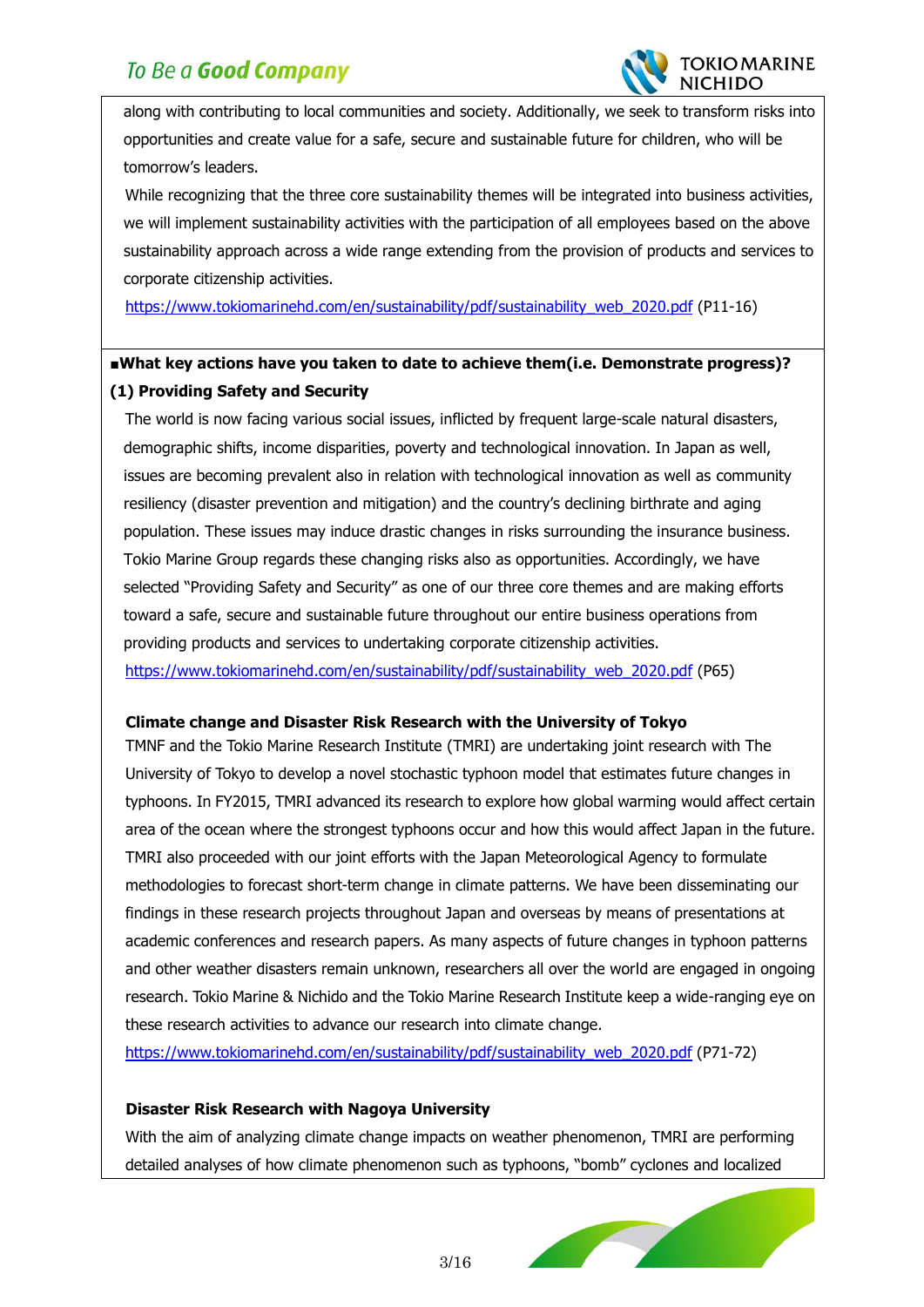

torrential downpours are changing along with climate change as part of efforts to promote research on future natural disaster risk, with a particular focus on changes in precipitation in collaboration with Nagoya University.

 $\overline{a}$ 

An accurate understanding of problems surrounding environmental changes in the hydrosphere and atmosphere calls for research from an integrated perspective involving physics, chemistry, biology and other sciences. The Institute for Space-Earth Environmental Research at Nagoya University, our partner in this joint research, conducts diversified research into the processes in water cycle systems. As part of this research, Nagoya University Professor Kazuhisa Tsuboki has developed a high spatial resolution model able to perform detailed simulation of clouds and precipitation, and is advancing research into the structure and mechanisms of heavy rain, typhoons, tornadoes and other phenomena.

In July 2018, heavy rain hit and caused enormous damage in the entire western Japan. The charts in the article titled Joint Research with Nagoya University: Typhoon and Precipitation Simulation Using High Spatial Resolution Model in the following link show the results using Nagoya University's high spatial resolution model to simulate rainfall. Comparing the chart on the left showing the simulation results and the chart on the right showing the actual observed rainfall amounts, we can see that the simulation has recreated rain-hit areas and precipitation volume very accurately.

The results also reveal that global warming in the future will likely cause an increase in the number of heavy rainfall events that may result in large-scale disasters. We will promote research on how global warming affects precipitation volume.

[https://www.tokiomarinehd.com/en/sustainability/pdf/sustainability\\_web\\_2020.pdf](https://www.tokiomarinehd.com/en/sustainability/pdf/sustainability_web_2020.pdf) (P73)

#### **Water Disaster Risk Research with Kyoto University**

In 2012, TMNF and TMRI launched joint research with Kyoto University into the assessment of water disaster risk under future climate conditions and are developing methods for the quantitative assessment of the flood risk of rivers.

TMRI is engaging in joint research with Kyoto University with the aim of quantitatively assessing changes in water disaster risk under future climate conditions. By also leveraging know-how for estimating precipitation volume under future climate conditions, which has been gained through joint research with Nagoya University, we are developing methods to assess water disaster risk under future climatic conditions.

The Disaster Prevention Research Institute and the Graduate School of Engineering at Kyoto University have top-class researchers in the area of water disaster risk, including Professor Eiichi Nakakita and Professor Yasuto Tachikawa. They have developed a river flow volume model for Japan's rivers, using such factors as rainfall totals as well as short-term rainfall amounts to simulate and forecast river flow volume following rain.

TMRI conducted risk flood simulations on the Arakawa River in Japan and Red River in Viet Nam based on river flow volumes calculated by using precipitation data from the Database for Policy Decision-Making for Future Climate Change ("d4PDF"), a database created through a large-scale

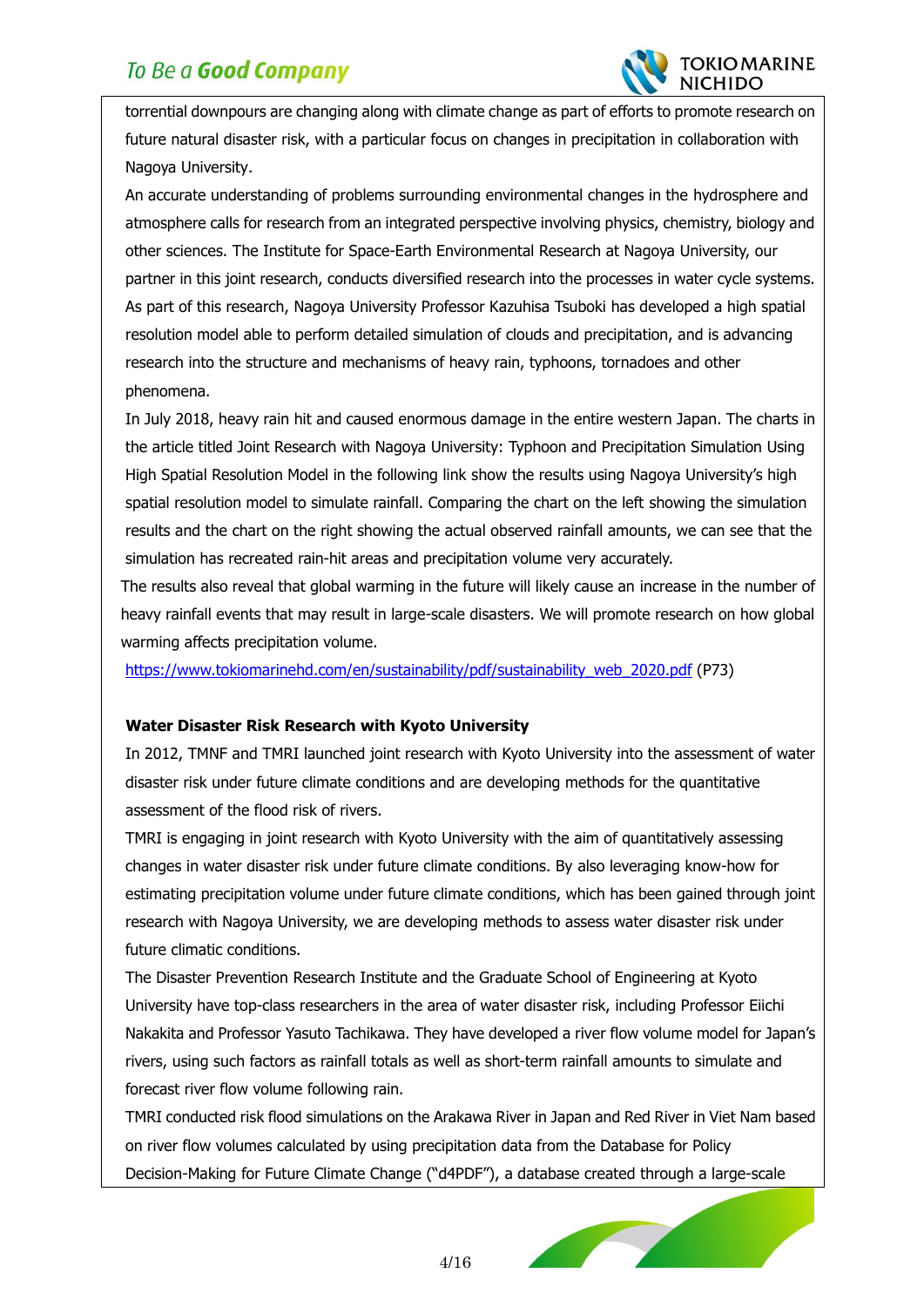

ensemble experiment. The chart on the right simulates a flood under future climate conditions. [https://www.tokiomarinehd.com/en/sustainability/pdf/sustainability\\_web\\_2020.pdf](https://www.tokiomarinehd.com/en/sustainability/pdf/sustainability_web_2020.pdf) (P73)

 $\overline{a}$ 

### **Earthquake and Tsunami Risk Research in Collaboration with the International Research Institute of Disaster Science at Tohoku University**

In July 2011, TMNF signed an industry-academia collaborative agreement with Tohoku University and began research and development and human resource development initiatives in disaster science. The initiatives drew upon Tohoku University's knowledge and data concerning tsunami risk assessment and other areas of disaster science, and TMNF's knowledge and data concerning earthquake-induced tsunami risk accumulated through its insurance business.

In April 2012, an endowed research division named the Earthquake Induced Tsunami Risk Evaluation Field (Tokio Marine & Nichido) was established within the International Research Institute of Disaster Science (IRIDeS) at Tohoku University. This laboratory performs risk assessment research on earthquakes and tsunamis; analyzes tsunamis (wave height distribution, arrival time and other aspects) following major past earthquakes such as the Great East Japan Earthquake; develops more reliable damage estimates (simulations) that take into consideration vulnerabilities and disaster readiness capabilities in society both in Japan and overseas as well as tsunami risk assessment methods that factor in the probability of occurrence; studies coastal forests' (pine forests in Japan and mangroves in the Asia Pacific Region) impacts on disaster risk reduction in coastal areas (ECO-SYSTEM based Disaster Risk Reduction (ECO-DRR)); and promotes disaster prevention education and awareness activities (activities for disseminating information and providing recommendations for raising disaster readiness and mitigation for society as a whole). Additionally, this laboratory announces research outcomes at academic conferences in Japan and overseas and performs risk assessment studies on major disasters that have occurred overseas. [https://www.tokiomarinehd.com/en/sustainability/pdf/sustainability\\_web\\_2020.pdf](https://www.tokiomarinehd.com/en/sustainability/pdf/sustainability_web_2020.pdf) (P74-77)

#### **Sendai City's "Sendai Bosai Mirai Forum"**

TMNF participated in "Sendai Bosai Mirai Forum" at Sendai International Center in collaboration with Tohoku University on March 6-7, 2021. TMNF exhibited its initiatives toward Disaster Risk Reduction at the exhibition Booth of "Earthquake-induced Tsunami Risk Evaluation (Tokio Marine) Endowed Research Division, International Research Institute of Disaster Science, Tohoku University. <https://sendai-resilience.jp/mirai-forum2021/booth.html> (in Japanese)

#### **World Bosai Forum/International Disaster Risk Conference 2019**

TMNF co-sponsored (as Platina Level sponsor) and participated in "World Bosai Forum 2019/International Disaster Risk Conference 2019" in Sendai on November 9-12, 2019. On November 10, TMNF and Tohoku University jointly hosted an oral session "Creating a disaster resilient society through industry-academia collaboration" disseminating its research outputs to society. Mr. Hiroo Shimada, Deputy General Manager, Corporate Planning Department of TMNF gave a speech on Tokio

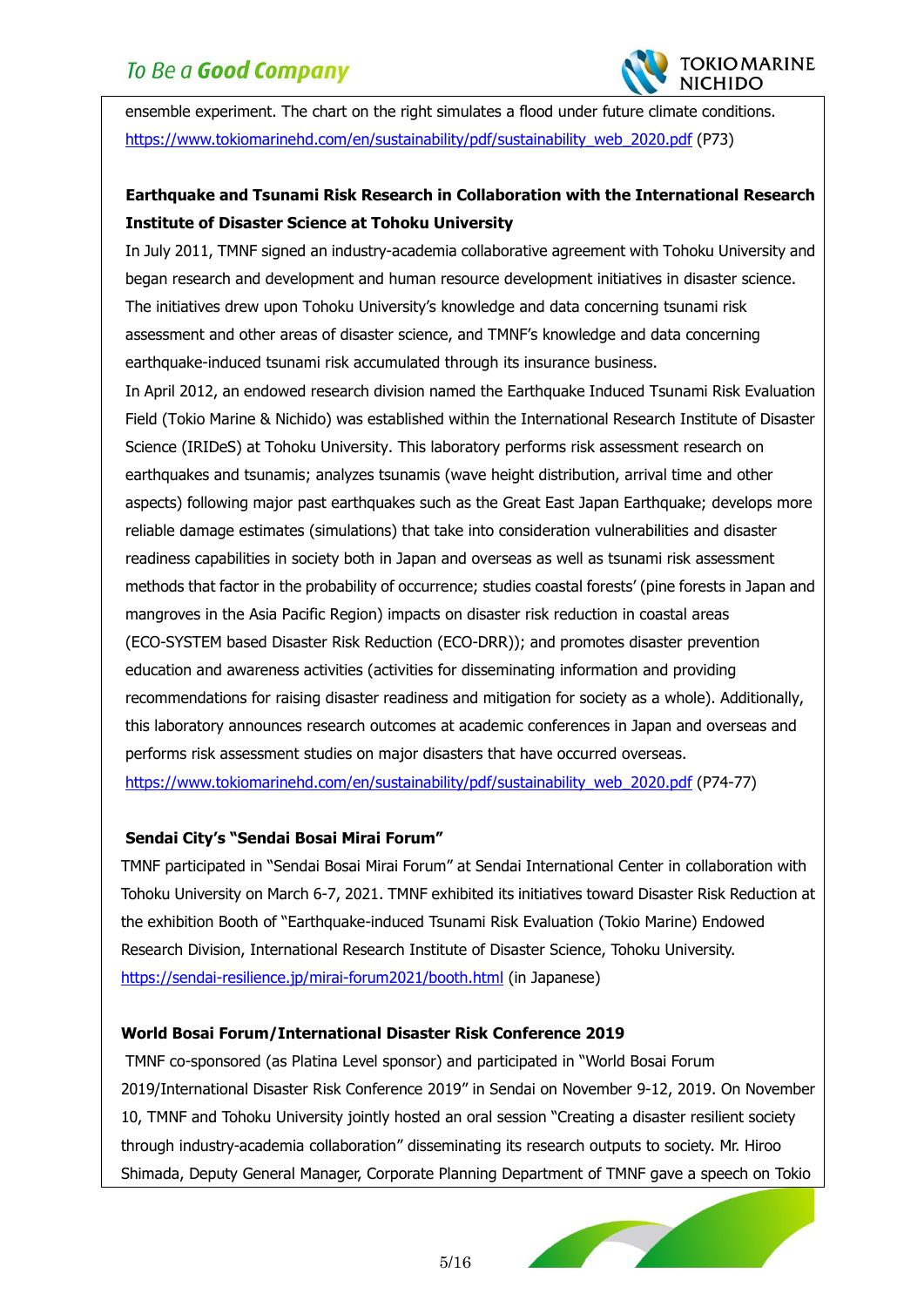

Marine Group's initiatives including Mangrove Planting Project for creating a disaster-resilient society. <http://www.worldbosaiforum.com/2019/english/report/>

 $\overline{a}$ 

#### **Disaster Prevention Lessons**

Based on the lessons learned from the Great East Japan Earthquake, employee volunteers from Tokio Marine Group, including its agents, conduct Disaster Prevention Lessons to convey knowledge on disaster prevention to children and help them prepare for a next disaster. Disaster Prevention Lesson is a program to raise readiness for disaster prevention among elementary school children. Employee volunteers from Tokio Marine & Nichido Risk Consulting developed educational materials, which were then supervised by the Earthquake-induced Tsunami Risk Evaluation (Tokio Marine & Nichido) Research Division of the International Research Institute of Disaster Science (IRIDeS) at Tohoku University, with which Tokio Marine & Nichido entered into an industry-academia collaborative agreement concerning the evaluation of earthquake and tsunami risk. In the lessons, children learn about the mechanisms that cause earthquakes and tsunamis and think about how to protect themselves in an earthquake and what preparations should be made in advance, including what to take with them in an emergency, through a quiz and group discussion. The aim is to cultivate a proper understanding of earthquakes among children and the ability to prepare themselves for an impending disaster. Disaster Prevention Lessons began in FY 2012, and as of March 31, 2021, have been held approximately 810 time at elementary and special support schools across Japan, with approximately 55,200 children attending.

Since 2016, the program has been extended beyond Japan. Tokio Marine & Nichido Fire Insurance Company (China) Limited in China developed its unique educational materials to meet the disaster landscape in China. Having started its original lessons for elementary schools and junior high schools in Shanghai in 2017, it extended its geographical outreach beyond Shanghai. By the end of fiscal 2021, more than 1,700 children have received the disaster prevention lessons at 22 schools in nine provinces and cities (32 administrative divisions and municipalities) in China.

#### **Early Disaster Recovery Support Service through a Tie-Up with BELFOR**

Following the Great East Japan Earthquake, there has been a growing recognition of the need to consider both "local recovery strategies" as well as "substitution strategies" and promote essential countermeasures to ensure business continuation. With "local recovery strategies," in particular, it is necessary to consider beforehand the methods for quick restoration of business. TMNF formed a partnership with BELFOR (Japan) Co., Ltd., a company possessing highly specialized technologies in the disaster recovery support field, and has been providing the Early Disaster Recovery Support Service for customers. BELFOR uses its precision cleaning techniques to restore the condition and functions of contaminated equipment and facilities, for which replacement was the only option available in the past. This helps reduce the business interruption period significantly and is particularly effective in case of customized facilities that require considerable amount of time to replace.

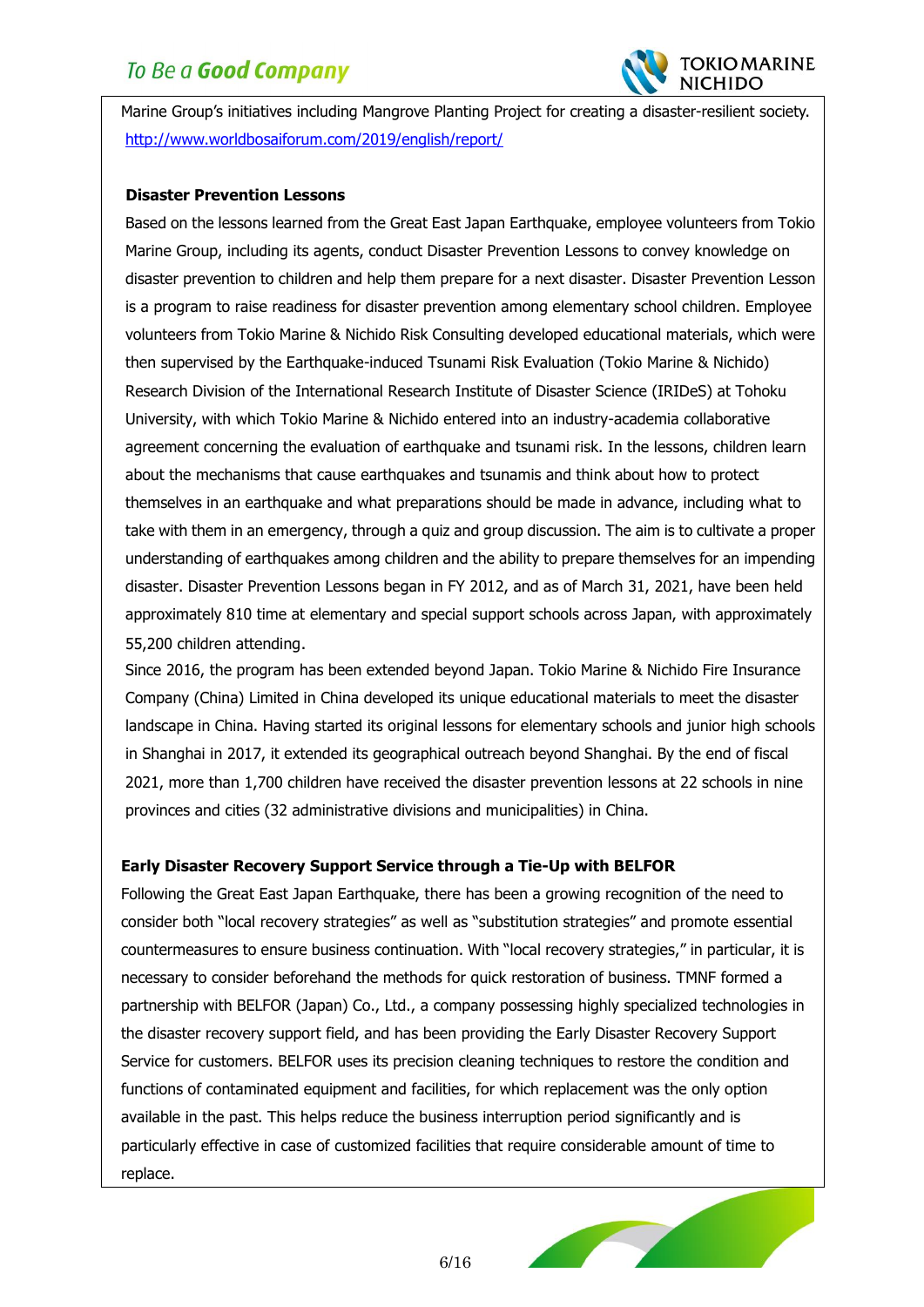

#### **One Day Auto Insurance**

TMNF provides One Day Auto Insurance (driver insurance available in the unit of days), which can be purchased anytime and anywhere via mobile phone. It is the first of its kind in the insurance industry in Japan, allowing infrequent drivers using cars owned by their parents or friends to purchase insurance at the cost of 500 yen a day for just the number of days needed. The product was launched in January 2012, and the cumulative number of subscriptions exceeded 5 million (as of January 20, 2020). Since April 2017, TMNF has upgraded its product scope to include insuring maximum four persons as insured and its policy period to cover 24 hours a day from the inception time of the policy.

 $\overline{a}$ 

Our One Day Auto Insurance received the Nikkei Veritas Award for Superiority at the Nikkei Excellent Products & Services Award 2011, an annual award organized by Nikkei Inc. to recognize exceptional new products and services. In addition to the novelty of enabling customers to buy the auto insurance at a reasonable price, with greater ease and when and where needed, the product was highly acclaimed for its ability to counter the social issue of increasing traffic accidents involving uninsured drivers.

Currently, the number of traffic accidents by uninsured drivers is estimated to exceed 100,000 a year. Through this product, Tokio Marine & Nichido will continue to contribute to the reduction of uninsured drivers involved in traffic accidents and offer safety and security by providing products and services that are useful in people's daily lives and business activities.

#### **Drive Agent Personal**

For the first time as a major insurance company in Japan, TMNF started providing Drive Agent Personal, an advanced service for individual customers utilizing its original driving recorder, as a rider for auto insurance in April 2017. In addition to an original driving recorder with one camera, TMNF has started providing Drive Agent Personal utilizing newly-developed an original two cameras-in-one driving recorder since April 2021.

The company lends its driving recorder to each policyholder and provides a set of leading-edge services as follows.

(i) The recorder automatically sends a video of an accident to TMNF and releases, when appropriate, the customer from the burden of explaining how the accident has occurred. This video is also used for resolution of the accident case. In addition, upon detecting a serious collision, the recorder also reports the incident automatically to a partner company, allowing the customer to have a voice call with an operator and eliminating his or her anxieties immediately following the accident. The operator also calls an ambulance depending on the situation.

(ii) The recorder provides safe driving diagnosis reports, which are created by using TMNF's original algorithm, based on each customer's tendency toward reckless driving (sudden acceleration, braking and steering).

(iii) Using Pioneer Corporation's map-based accident prediction platform, a voice or other form of

7/16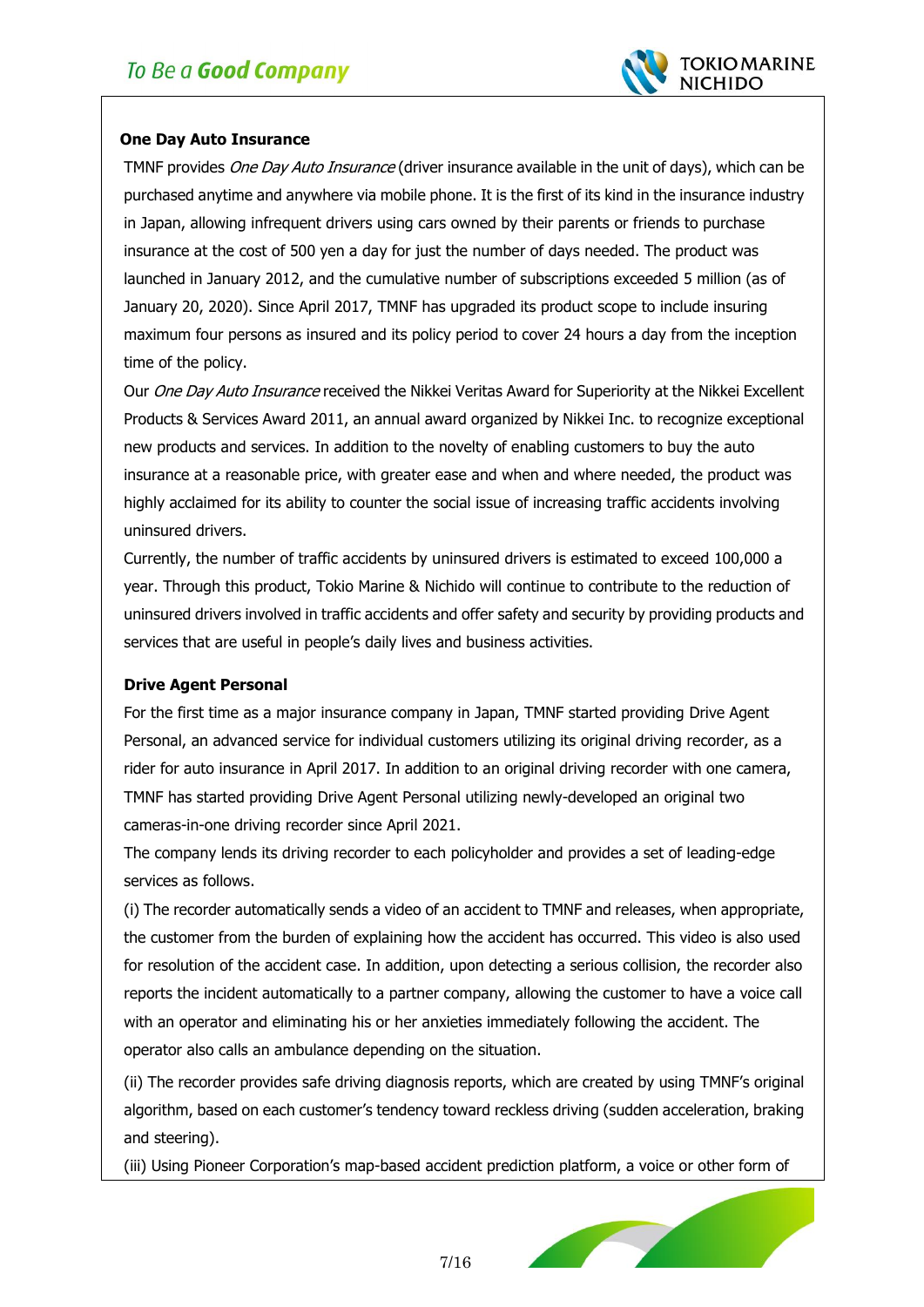

warning is issued in real time to the customer when he or she approaches an accident-prone area, which is estimated based on the external conditions (weather and time of day) and driving status (traveling speed and reckless driving tendency).

We will continue to bring greater safety and security to customers' car life through the provision of this telematics-based service.

#### **Facilitate Advancement of Regenerative Medicine**

 $\overline{a}$ 

At the timing of the enforcement of a new act to ensure the security of regenerative medicine in 2014, Tokio Marine & Nichido developed new insurance products related to regenerative medicine, namely, insurance for clinical research on regenerative medicine and liability insurance for cell-cultivating companies.

Regenerative medicine, causing less side effects and burden on patients as compared with other conventional treatment methods, is expected to improve the quality of life (QOL) of elderly people and ensure a longer healthy life. In Japan, however, regenerative medicine is still in the process of developing into an industry and practical applications.

To accelerate the process, many players are waited to enter the field. One drawback is the cost and risk involved in regenerative medicine. The solution, we believe, is insurance.

If new players and researchers can leverage insurance as a means to provide compensation for negative effects in patients undergoing regenerative medicine treatments, and thus reduce the said cost and risk, there will be a better chance that more players would take on the challenge of developing regenerative medicine into an industry and practical applications. By providing such insurance products, Tokio Marine & Nichido will contribute to the advancement of regenerative medicine in Japan.

#### **(2) Protecting the Earth**

Having stated "Protecting the Earth" as a core theme, Tokio Marine Group constantly undertakes steps toward global environmental protection through its products and services, including the Green Gift Project. Moreover, we work to provide products and services that are designed to mitigate or adapt to climate change such as weather insurance and the Mega-Solar Package Program, to realize a reduction in environmental footprint and become carbon neutral (net zero emissions) in our business operations, and to conduct global environmental protection activities around the world that include mangrove planting. Besides this, we contribute to global environmental protection by promoting environmental awareness and education as part of efforts to contribute to local communities and societies, which includes Green Lessons run by employees and agents, and the Children's Environmental Award, an environment-themed picture and essay contest for elementary school children.

#### **Global Environmental Protection through Products and Services**

Damage caused by climate change has escalated globally. Tokio Marine Group companies are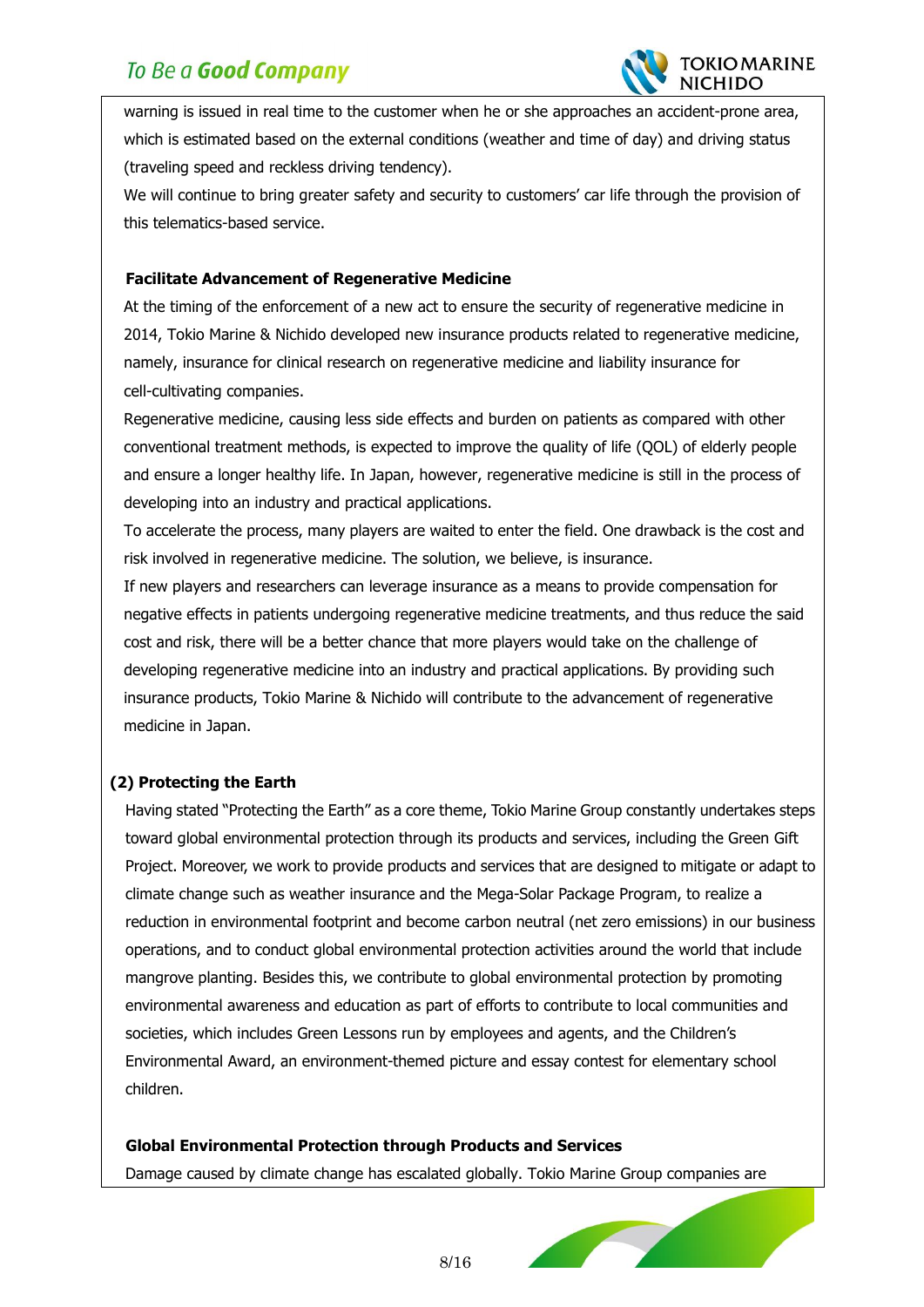

cultivating know-how concerning climate change and global warming and promoting the development of products and services that mitigate and adapt to climate change, reduce natural disaster damage, preserve biodiversity and contribute to the development of local communities.

 $\overline{a}$ 

With the support of its customers, in 2009 TMNF initiated the Green Gift Project based on the concept of undertaking eco activities. Under this project, when a customer chooses Web-based insurance contracts (clauses) on its website rather than a paper-based contract in brochure form, the company donates funds corresponding to a portion of the value of the reduction in paper used to NPOs and other organizations involved in environmental protection activities to support costs of mangrove planting and other environmental protection activities in Japan and overseas

- FY2020 Results: Approx. 11.75 million policyholders have chosen web-based contracts. Approx. 2,870 tons of reduction in annual paper consumption.

#### **Tree-Planting Together with Customers ~PHLY 80K Trees initiative~**

In the United States, several million trees have been destroyed by unprecedented forest fires in recent years and natural disasters such as destructive storms, driving the increased importance of mitigating such damage by planting more trees.

U.S.-based Philadelphia Insurance Companies (PHLY) announced the start of the PHLY 80K Trees initiative launching on Earth Day 2015 (April 22) in conjunction with the environmental NPO Arbor Day Foundation with the aim of protecting the global environment, preserving biodiversity and minimizing disaster damage together with customers and agents. PHLY planned to plant a total of 80,000 trees in 2016 through support of the Arbor Day Foundation, with the slogan of "Replanting Our Nation's Forests and Community Tree Recovery," and achieved its planting target of 80,000 trees for fiscal 2016. To achieve the goal of planting 80,000 trees, PHLY is shifting to digital transactions (payment settlement) and taking on a paperless initiative together with its customers, brokers, independent agents and employees. PHLY takes those cost savings and funds the planting 80,000 trees each year.

#### **Environmentally Friendly Auto Repairs**

TMNF encourages customers to accept repair over replacement to deal with physical damage resulting from automobile accidents. If replacement parts are required, we urge customers to accept recycled parts. In FY2020, approximately 39,723 recycled parts were used in this way.

#### **Insurance & Consulting Package Program for Solar Power Plant**

TMNF launched a package program which combines insurance coverage (e.g. property, liability and warranty) and risk consulting services for solar power plant facilities in July 2012. TMNF has been providing more than thousands of customers with insurance products for solar power facilities (including Insurance & Consulting Package Program) since then.

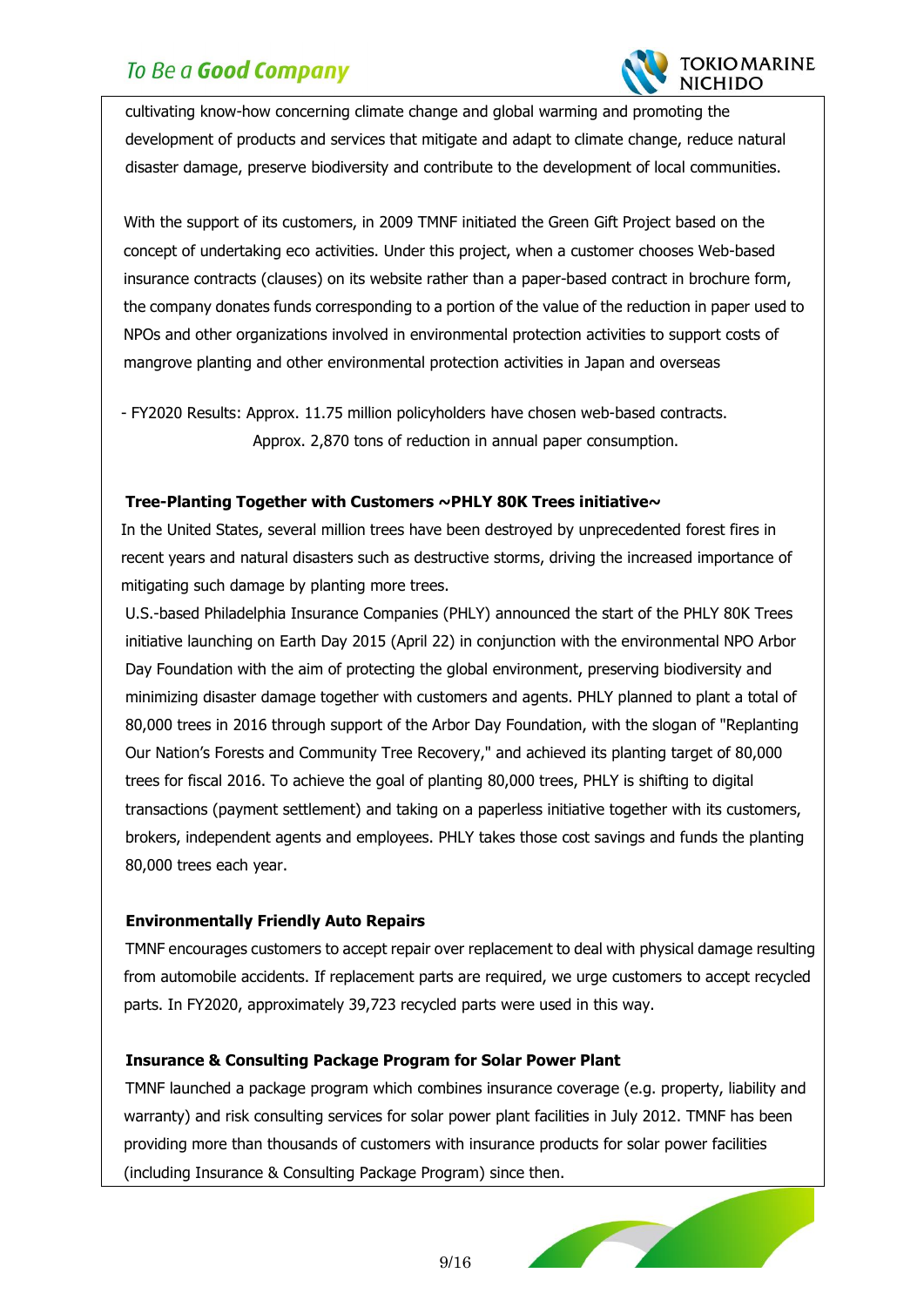

#### **Supporting Offshore Wind Power Generation**

 $\overline{a}$ 

Japan has set the ambitious goal of reducing greenhouse gases by 80% by 2050, thereby proceeding with the challenges of energy conversion and decarbonization to meet this goal. The 5th Strategic Energy Plan approved by the Cabinet on July 3, 2018 states the lofty "3E + S" (Energy security, Economical efficiency, Environment + Safety) objective and expresses the energy mix the country would like to achieve by 2030. This was the first time for Japan to specify the shift to renewable energy as its main source of power, with the aim of 22% to 24% of power generation to come from renewable energy by 2030, up from 16% in 2017. Offshore wind power generation is expected to be one of the pillars of renewable energy. The revised Port and Harbor Act of July 2016 and the enforcement of the Act of Promoting Utilization of Sea Areas in Development of Power Generation Facilities Using Maritime Renewable Energy Resources in April 2019 have raised expectations for offshore wind power generation in Japan.

Beginning with underwriting insurance for a project in the Netherlands in 2013 that the customer has acquired rights for, Tokio Marine & Nichido has been supporting a total of 24 offshore wind power generation projects in seven countries and regions including Japan, with total power generation capacity of 8GW. In fiscal 2018, while taking on seven new projects, we have provided support to the wind power generation industry in Japan by presenting and sharing the know-how we have gained by underwriting these projects, particularly in terms of loss prevention, at international conferences and seminars.

#### **Reducing the Environmental Footprint of our Business**

TMNF continues working to reduce the environmental footprint arising from its business activities. TMNF installed or upgraded energy efficient equipment and devices in offices, and applied energy-saving practices for lighting and air conditioning, installed teleconferencing systems in major locations, converted to "thin client" ICT system network design for in-house intranet, introduced smaller, fuel-efficient, hybrid and electric vehicles to company fleet, and purchased renewable energy certificates (Wind Power, etc.).

In addition, not only TMNF but also the entire Group achieved a carbon neutral status for the fiscal 2020 by having the CO2 absorbed and fixed through mangrove planting in the Asia Pacific Region and the purchase and use of green electricity certificates to offset CO2 emissions arising from its business activities. Tokio Marine Group's total CO2 fixed and reduced amounted to 123,531 tons-CO2 for FY2020.

TMNF/Tokio Marine Group achieved a carbon neutral status for eleven/seven consecutive years.

Energy usage in FY2020:

- ・TMNF (Japan): 91,385 MWh (7.8% reduction from the previous year)
- ・TM Group (Global): 174,280 MWh (15.5% increase from the previous year)

CO2 emissions (Scope 1+2) in FY2020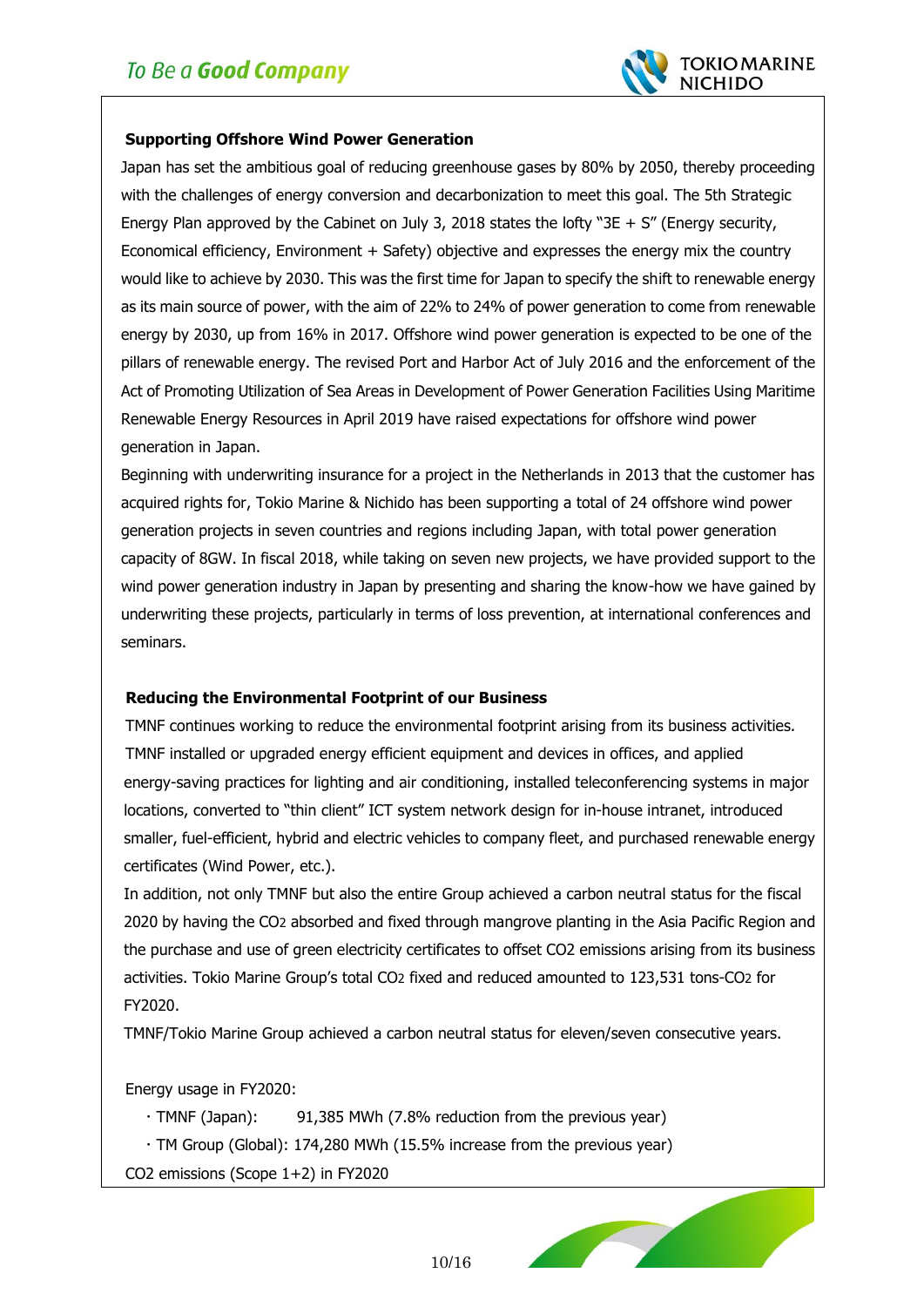

・TMNF (Japan): 35,344 tons (9.8% reduction from the previous year)

 $\overline{a}$ 

・TM Group (Global): 67,140 tons (15.6% reduction from the previous year)

As TMNF reduced its energy usage in FY2020 by 7.8%, its CO2 emissions in FY2020 decreased by 9.8%.

 As TM Group dencreased its energy usage in FY2020 by 15.5%, its CO2 emissions in FY2020 decreased by 15.6%.

Please note that the above carbon emissions and fixation and reduction impact data were verified by a third party, EY ShinNihon LLC.

[https://www.tokiomarinehd.com/en/sustainability/pdf/sustainability\\_web\\_2020.pdf](https://www.tokiomarinehd.com/en/sustainability/pdf/sustainability_web_2020.pdf) (P165)

#### **Mangrove Planting Project**

Since FY1999, TMNF has been conducting its Mangrove Planting Project primarily in Southeast Asia. During the 22-year period leading up to FY2020, we have planted approximately 11,618 hectares of mangrove forests in nine countries in the Asia Pacific Region: Indonesia, Thailand, The Philippines, Vietnam, Myanmar, Fiji, India, Bangladesh and Malaysia. (The Central Research Institute of Electric Power Industry (CRIEPI) has been engaged to evaluate the status of mangrove development and  $CO<sub>2</sub>$ absorption and fixation in planted areas, and a report on the findings has been published.) [https://www.tokiomarinehd.com/en/sustainability/pdf/sustainability\\_web\\_2020.pdf](https://www.tokiomarinehd.com/en/sustainability/pdf/sustainability_web_2020.pdf) (P92-95, 136)

#### **Mangrove-based Value Co-Creation 100-Year Declaration**

TMNF refreshes its "Mangrove Planting 100-Year Declaration" published in 2007 with its aspiration to continue creating social values and publishes "Mangrove-based Value Co-Creation 100-Year Declaration". Tokio Marine Group will continue to promote value creation initiatives through providing Mangrove-based Solutions in collaboration with various stakeholders including non-governmental and non-profit organizations\* and contribute to the creation of a safe, secure and sustainable future. This declaration is also registered as Tokio Marine's voluntary commitment for Communities of Ocean Action to support the implementation of United Nations Sustainable Development Goal 14 (COA) in October 2019. TMNF updated its progress report on the COA website in November 2020. \* Action for Mangrove Reforestation (ACTMANG), OISCA International, and International Society for Mangrove Ecosystems (ISME)

[https://www.tokiomarinehd.com/en/release\\_topics/topics/2019/h10q7e000000r71a-att/20191008\\_Mangrove100years\\_e.pdf](https://www.tokiomarinehd.com/en/release_topics/topics/2019/h10q7e000000r71a-att/20191008_Mangrove100years_e.pdf) <https://oceanconference.un.org/commitments/?id=34206>

#### **Economic value of ecosystem services by Mangrove Planting Project**

TMNF commissioned a survey to Mitsubishi Research Institute, Inc. and received a survey report that the cumulative total value of ecosystem services generated by TMNF's mangrove planting project for 20 years (from April 1999 to March 2019) amounted to approximately US\$1,206 million according to an internationally recognized methodology. Tokio Marine Group will continue to promote value creation

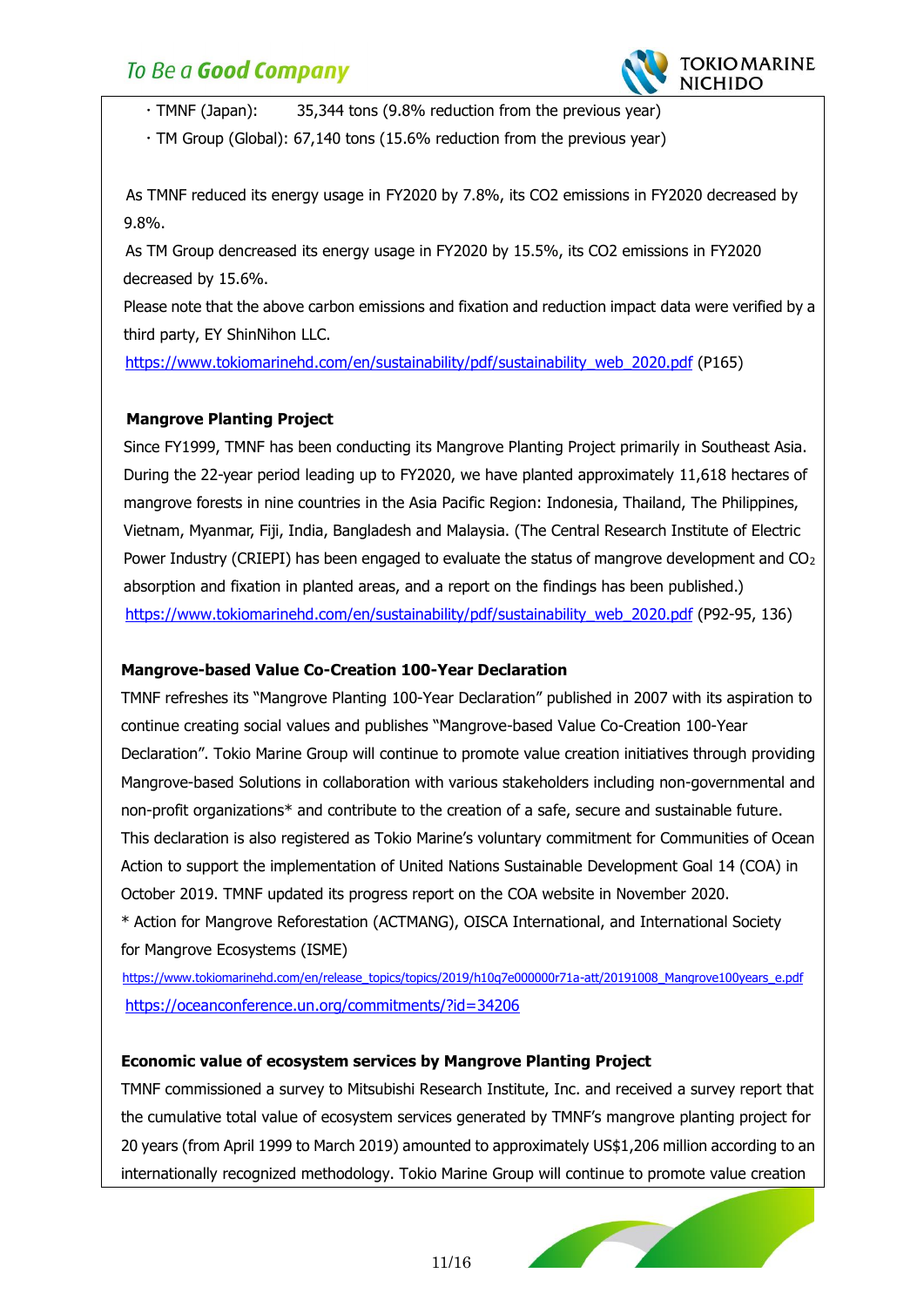

initiatives through providing Mangrove-based Solutions in collaboration with various stakeholders including non-governmental and non-profit organizations and contribute to the creation of a safe, secure and sustainable future.

[https://www.tokiomarinehd.com/en/release\\_topics/topics/2019/h10q7e000000r72z-att/20191008\\_Economic\\_value\\_by\\_Mangrove\\_Planting\\_Project\\_e.pdf](https://www.tokiomarinehd.com/en/release_topics/topics/2019/h10q7e000000r72z-att/20191008_Economic_value_by_Mangrove_Planting_Project_e.pdf)

 $\overline{a}$ 

#### **Green Lessons: Mangrove Story**

As part of its efforts to raise environmental awareness, since FY2005 Tokio Marine Group has been offering "Green Lessons: The Mangrove Story", an environmental education program for children in elementary and special needs schools. Employee and agent volunteers visit these schools and give lectures on the theme of "prevention of global warming and preservation of biodiversity," in which they tell stories about mangrove planting. Children participating in these lessons receive flowerpots made from recycled uniforms.

As of March 31, 2021, the Group conducted around 870 times of lessons to approx. 57,700 elementary and special needs schools children (cumulative total) throughout Japan. We will continue conducting these lessons nationwide to encourage children, the leaders of tomorrow, to think for themselves about the environment.

[https://www.tokiomarinehd.com/en/sustainability/pdf/sustainability\\_web\\_2020.pdf](https://www.tokiomarinehd.com/en/sustainability/pdf/sustainability_web_2020.pdf) (P100)

#### **G20 Global Summit on Financing Energy Efficiency, Innovation and Clean Technology**

Insurance functions as an enabler of investment by reducing risk factors that hamper financial institutions and investors from financing or investing in innovative and energy efficient technologies. At the G20 Global Summit on Financing Energy Efficiency, Innovation and Clean Technology, which was help on 12 June, 2019 in Tokyo, to substantiate the G20 Ministerial Meeting on Energy Transitions and Global Environment for Sustainable Growth, TMHD/TMNF contributed to the discussions by presenting case studies of how it effectively exercised "de-risking" of solar PV systems, geothermal power generation projects and offshore wind power generation facilities.

#### **Participating in Japan's national strategy discussion under the Paris Agreement**

Japan's Prime Minister Shinzo Abe called a Meeting on a Long-term Strategy under the Paris Agreement as Growth Strategy between August 2018 and April 2019, to craft national strategy to meet the Paris Agreement. TMHD/TMNF participated in the high-level meeting as a member, and contributed to the discussion. The set of recommendations was largely incorporated in the national strategy which was authorized by the Cabinet on 11 June, 2019.

#### **Supporting the national efforts to promote TCFD implementation.**

TMHD/TMNF contributed to the discussion leading to the publishing of the "TCFD Guidance" by the Ministry of Economy, Trade and Industry. The workstream culminated in the "TCFD Consortium," which was launched on 27 May, 2019, as an industry-led initiative. TMHD/TMNF was among the founders of the Consortium, and serves as its Steering Committee member. The Consortium has so far

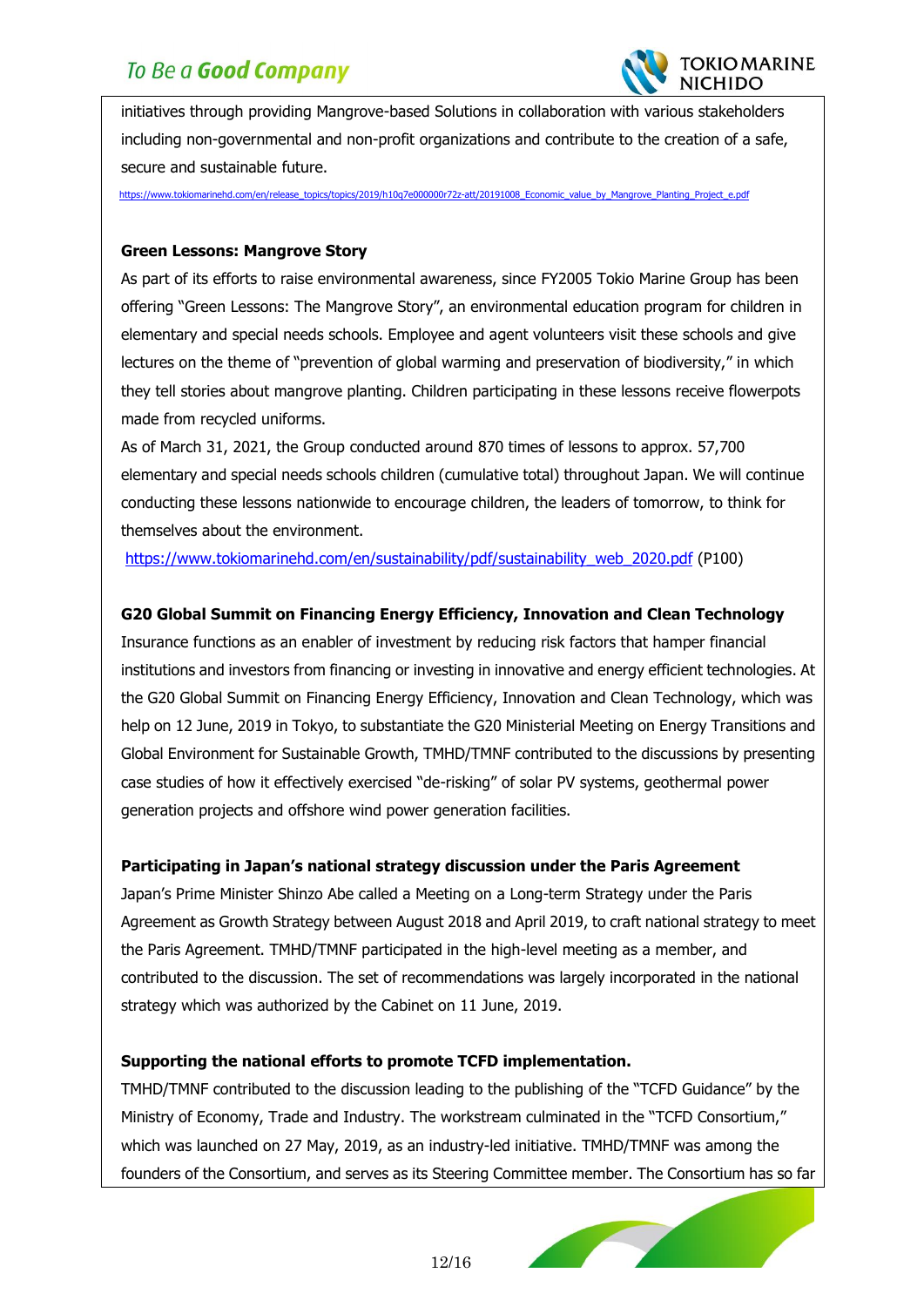

released two substantial reports; "Guidance for Utilizing Climate-related Information to Promote Green Investment" and "Guidance on Climate-related Financial Disclosures 2.0." Tokio Marine actively contributed to the drafting processes of the reports, most notably through the inclusion of sector-specific disclosure guidance for non-life insurance companies in the latter.

#### **Climate-Related Financial Disclosure Based on the Recommendations of the TCFD**

 $\overline{a}$ 

The Task Force on Climate-related Financial Disclosures (TCFD) had been entrusted by the Financial Stability Board (FSB) to formulate voluntary recommendations for consistent, comparable, reliable, clear and efficient climate-related disclosures by companies in the financial sector and released its final recommendations in June 2017.

Climate change and natural disasters represent a global issue and have a significant impact on Tokio Marine Group as we engage in the insurance and financial services businesses. As such, Tokio Marine Holdings is supporting the activities of the TCFD and is working toward the formulation of policy recommendations to encourage disclosure that will help investment decisions by engaging in discussions and exchanging opinions with relevant government and private-sector parties in Japan and overseas. The Company made disclosure based on the TCFD's recommendations for the first time in its Integrated Annual Report 2017 and has expanded the content in Sustainability Report 2018/2019/2020 and the Integrated Annual Report 2018/2019/2020/2021. Since July 2018, TMNF has participated in UNEP-FI TCFD Insurer Pilot Group for formulating a climate-related financial disclosure methodologies for insurers and contributed to the publication of the UNEP-FI report "Insuring the climate transition" in January 2021.

Please see the following link for details.

[https://www.tokiomarinehd.com/en/sustainability/pdf/sustainability\\_web\\_2020.pdf](https://www.tokiomarinehd.com/en/sustainability/pdf/sustainability_web_2020.pdf) (P35, 47-52)

#### **(3) Supporting People**

#### **Room to Read**

Participating in Room to Read's Educational Support Program in Developing Countries, TMNF has been participating in the educational support effort led by the international NGO Room to Read since FY2010. From FY2010 to FY2020, the company donated approx. USD100,000 annually, providing educational support for a total of 2,751 girls to help them attain independence in the future and offering a learning environment for children by opening 23 reading facilities (reading rooms or literacy education support units) in India, Bangladesh and Vietnam.

### **Course to Foster Support for Dementia Care –Properly Understanding Dementia and Providing Support Activities**

Tokio Marine Group provides support for the Million-Supporter Caravan for Dementia, which is promoted by the Ministry of Health, Labour and Welfare and the nationwide Caravan Mate Liaison Council, and conducts courses to foster support for dementia care as a volunteer activity to support the

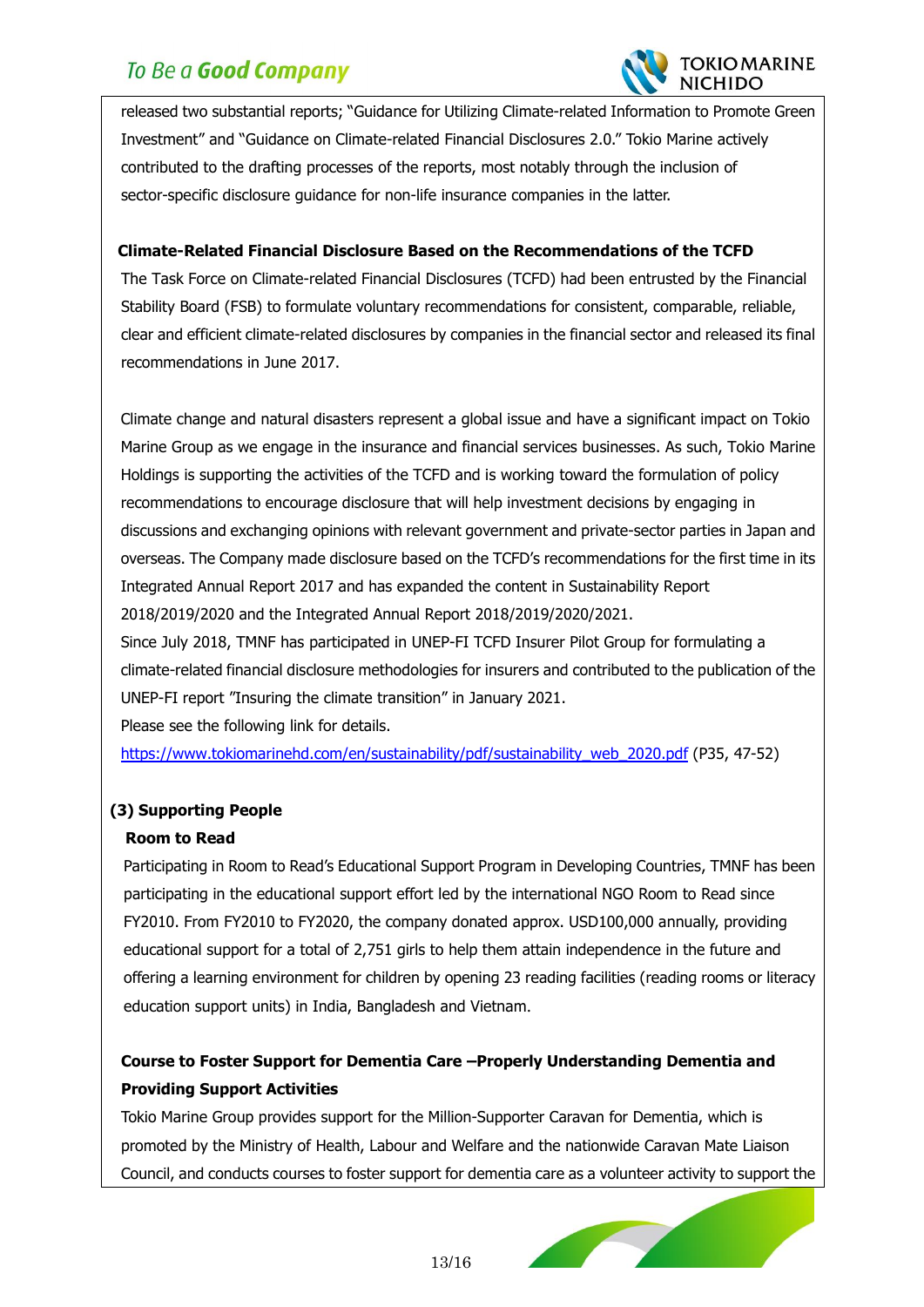

safety and security of local communities and families. With the ultimate goal of creating neighborhoods where people with dementia and their families can live with peace of mind, the program is designed so that employees who take the course have an adequate knowledge about dementia to share with friends and families as well as support and give compassionate consideration to people with dementia and their families in work and private life.

#### **Promoting Health & Productivity Management**

 $\overline{a}$ 

TMNF continues to enhance Health & Productivity Management (H&PM) not only internally but also externally, by way of reaching out to its corporate customers, especially those categorized as SMEs, to assist their qualification process to become recognized champions of H&PM. In January 2019, TMNF's practice was presented at the Asia-Pacific Financial Forum (APFF), which is an official subset of the Asia-Pacific Economic Cooperation (APEC)'s Finance Ministers' Process (FMP) to promote public and private sector collaboration, as a role model for other APEC economies.

#### **The Guide for SDG Business Management**

As part of its efforts to promote the integration of the SDGs in corporate strategy, the Ministry of Economy, Trade and Industry convened business leaders, including TMHD/TMNF, investors and academia to exchange best practices and views on SDG Business Management, between November 2018 and June 2019. TMHD/TMNF contributed to the discussion by sharing its initiatives, including the promotion of Health & Productivity Management, as described above. The discussion was compiled as the "Guide for SDG Business Management," which was published in May 2019.

#### **Collaboration with the Special Olympics Nippon Foundation**

In support of the Special Olympics Nippon Foundation's vision of creating a society where people with and without disabilities understand and respect each other's differences and live and grow together, Tokio Marine & Nichido became an official sponsor of the foundation in fiscal 2005 and has been supporting its activities by providing funds and volunteers. Additionally, Tokio Marine Group undertakes a year-round volunteer activity to create good luck bracelets to show our support to athletes of the foundation. In FY2019, a total of approximately 1,764 employees joined this activity.

In addition, around 250 employees took part in the Special Olympics Nippon National Summer Games held in Fukuoka in November 2014 as volunteers and around 28 employees took part in the Special Olympics Nippon National Winter Games held in Niigata in February 2016 as volunteers. In September 2018, the Special Olympics Nippon National Summer Games were held in Aichi and 130 employee volunteers took part in the games. In September 2020, the Special Olympics Nippon National Winter Games in Hokkaido was unfortunately cancelled due to the COVID-19 pandemic. [https://www.tokiomarinehd.com/en/sustainability/pdf/sustainability\\_web\\_2020.pdf](https://www.tokiomarinehd.com/en/sustainability/pdf/sustainability_web_2020.pdf) (P119)

#### **Supporting sports for persons with disabilities**

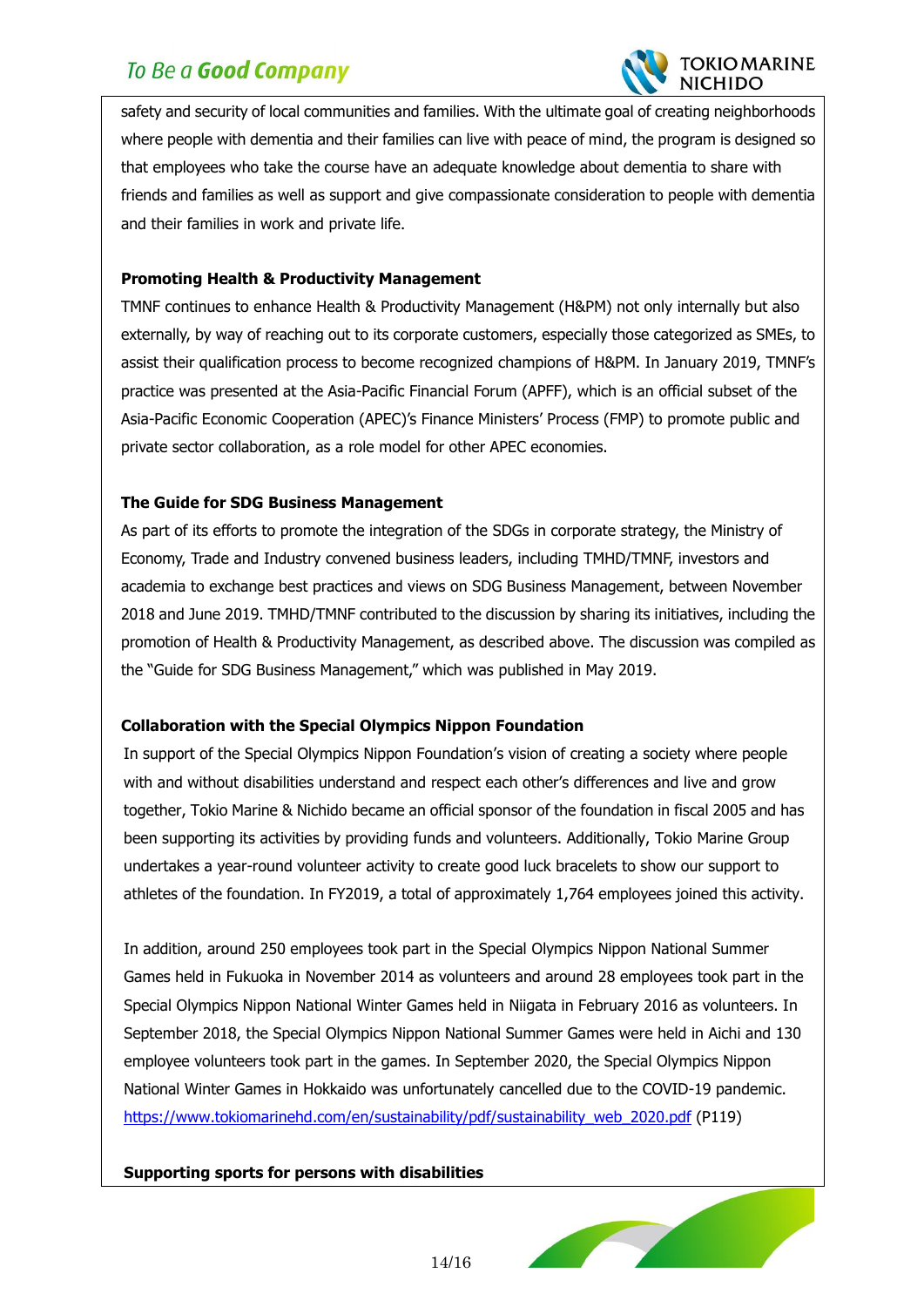

In 2016, TMNF began supporting the Japanese Para-Sports Association, which has 77 para-sports associations (as of January 2021), as well as the Japan Inclusive Football Federation. By encouraging its employees to "learn about," "watch" and "experience" sports for persons with disabilities, TMNF nurtures a corporate culture where people mutually respect diversity.

 $\overline{a}$ 

#### **Empowering Female Employees**

Women account for more than 40% of the employees at Tokio Marine Group consolidated companies in Japan. In keeping with the Group's Corporate Philosophy, by further empowering and promoting the growth of female employees, we aim to provide customers with products and services that achieve even greater customer satisfaction. In addition, we believe that active participation of female employees in business would promote the diversity and make workplaces more resilient. For instance, the president of Tokio Marine & Nichido has been advocating the active promotion of diversity as his top message since assuming his current post, and delivers this message at Tokio Marine Senior Managers meeting and other venues to share his expectations. To put this into practice, TMNF established the Diversity Promotion Team within the Human Resources Planning Department in February 2013, as the company accelerated initiatives for promoting diversity as one of its growth strategies.

We also provide a variety of opportunities to every female employee at each Group company such as giving a responsibility that is based on their individual career vision, providing year-round OJT, optional training programs, and applying job rotation as part of a larger environment that allows women to take on challenges according to their intentions and abilities. In implementing these initiatives, we especially value the communication with each female employee to understand their needs so that we could maximize their ability, which eventually help them foreseeing their careers by themselves. As for practicing the communication, use of internal assessments called 'Self-motivated Role Setting System' is quite effective. Through this System and other communication methods, female employees themselves have opportunities to plan their career vision in our company.

Fostering female employees in the managerial position is one of the challenges we meet. Because of these initiatives, the number of women in management-level positions (excluding executive officer) rose from 157 in 2016 (167 in FY2017/188 in FY2018/192 in FY2019) to 208 in FY2020 at TMNF (consolidated basis). Many of them are taking on active roles as managers on the frontline of sales and/or claims service.

Appointing women in executive position is also strongly encouraged as well from the perspective of incorporating more female opinions and perspectives in management. At TMNF, there are two female executive officers. In addition, one of the five Outside Directors and one of the three Outside Audit & Supervisory Board Members at Tokio Marine Holdings are women while two of the three Outside Audit & Supervisory Board Members at Tokio Marine & Nichido are female in order to ensure that a more diverse range of opinions is reflected in management. In addition, TMNF newly set the